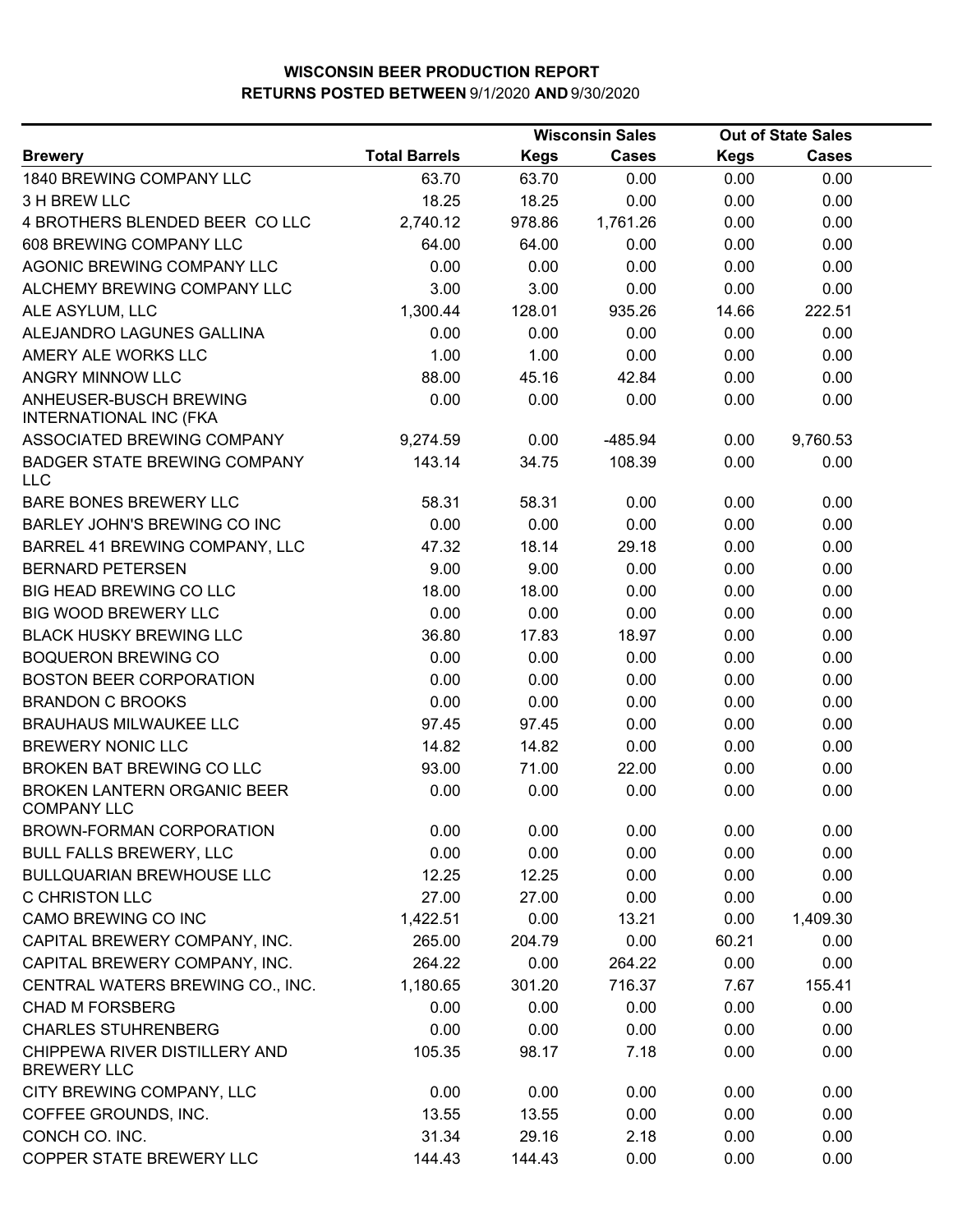|                                                      |                      |             | <b>Wisconsin Sales</b> |             | <b>Out of State Sales</b> |  |
|------------------------------------------------------|----------------------|-------------|------------------------|-------------|---------------------------|--|
| <b>Brewery</b>                                       | <b>Total Barrels</b> | <b>Kegs</b> | Cases                  | <b>Kegs</b> | <b>Cases</b>              |  |
| <b>CORVALE LLC</b>                                   | 6.00                 | 6.00        | 0.00                   | 0.00        | 0.00                      |  |
| <b>CRAIG J. PETERSON</b>                             | 0.00                 | 0.00        | 0.00                   | 0.00        | 0.00                      |  |
| <b>DANA KAINZ</b>                                    | 0.00                 | 0.00        | 0.00                   | 0.00        | 0.00                      |  |
| DANIEL D SCHEY                                       | 27.00                | 27.00       | 0.00                   | 0.00        | 0.00                      |  |
| DAS VENTURES INC.                                    | 59.00                | 59.00       | 0.00                   | 0.00        | 0.00                      |  |
| DAVID A KNUTH                                        | 38.60                | 38.60       | 0.00                   | 0.00        | 0.00                      |  |
| DELAFIELD BREWHAUS LLC                               | 60.00                | 60.00       | 0.00                   | 0.00        | 0.00                      |  |
| <b>DELTA BEER LLC</b>                                | 87.29                | 68.82       | 18.47                  | 0.00        | 0.00                      |  |
| <b>DENNIS E ERB</b>                                  | 5.00                 | 5.00        | 0.00                   | 0.00        | 0.00                      |  |
| <b>DIAGEO AMERICAS SUPPLY INC</b>                    | 53,684.89            | 0.00        | 0.00                   | 0.00        | 53,684.89                 |  |
| DJ FEDDERLY MANAGEMENT<br><b>CONSULTANT LLC</b>      | 0.00                 | 0.00        | 0.00                   | 0.00        | 0.00                      |  |
| <b>DONALD R MAHAN</b>                                | 0.00                 | 0.00        | 0.00                   | 0.00        | 0.00                      |  |
| DOOR COUNTY BREWING CO LLC                           | 415.04               | 143.30      | 271.74                 | 0.00        | 0.00                      |  |
| DRIFTLESS BREWING COMPANY LLC                        | 61.00                | 61.00       | 0.00                   | 0.00        | 0.00                      |  |
| DRIFTLESS PURE LLC                                   | 2.73                 | 2.73        | 0.00                   | 0.00        | 0.00                      |  |
| DUBS BREW, LLC                                       | 3.50                 | 3.50        | 0.00                   | 0.00        | 0.00                      |  |
| DUESTERBECK'S BREWING COMPANY,<br><b>LLC</b>         | 48.17                | 48.17       | 0.00                   | 0.00        | 0.00                      |  |
| EAGLE TRACE BREWING COMPANY<br><b>LLC</b>            | 0.00                 | 0.00        | 0.00                   | 0.00        | 0.00                      |  |
| EAGLE TRACE BREWING COMPANY<br><b>LLC</b>            | 491.48               | 135.50      | 355.98                 | 0.00        | 0.00                      |  |
| EAGLE TRACE BREWING COMPANY<br><b>LLC</b>            | 0.00                 | 0.00        | 0.00                   | 0.00        | 0.00                      |  |
| <b>EAST TROY BREWERY CO</b>                          | 15.00                | 15.00       | 0.00                   | 0.00        | 0.00                      |  |
| <b>EGR LLC</b>                                       | 18.00                | 18.00       | 0.00                   | 0.00        | 0.00                      |  |
| <b>EMPRIZE BREWING LLC</b>                           | 12.94                | 12.94       | 0.00                   | 0.00        | 0.00                      |  |
| ENLIGHTENED BREWING COMPANY<br>LLC.                  | 137.39               | 17.49       | 119.90                 | 0.00        | 0.00                      |  |
| <b>ESSER DISTRIBUTING CO INC</b>                     | 0.00                 | 0.00        | 0.00                   | 0.00        | 0.00                      |  |
| FERMENTORIUM BEVERAGE<br><b>COMPANY LLC</b>          | 116.74               | 34.82       | 81.92                  | 0.00        | 0.00                      |  |
| FFATS BREWING COMPANY, LLC                           | 4.00                 | 4.00        | 0.00                   | 0.00        | 0.00                      |  |
| FIFTH WARD BREWING COMPANY LLC                       | 43.50                | 43.50       | 0.00                   | 0.00        | 0.00                      |  |
| FIVE STAR BREWING CO INC.                            | 719.17               | 0.00        | 13.14                  | 0.00        | 706.03                    |  |
| FOX RIVER BREWING COMPANY II, LLC                    | 172.03               | 172.03      | 0.00                   | 0.00        | 0.00                      |  |
| FOX RIVER BREWING COMPANY, LLC                       | 106.98               | 106.98      | 0.00                   | 0.00        | 0.00                      |  |
| FOXTOWN-GBC, INC.                                    | 75.69                | 43.00       | 32.69                  | 0.00        | 0.00                      |  |
| <b>FRESAR INC</b>                                    | 0.47                 | 0.00        | 0.47                   | 0.00        | 0.00                      |  |
| <b>FULTON LLC</b>                                    | 53.00                | 11.00       | 42.00                  | 0.00        | 0.00                      |  |
| <b>GATHERING PLACE BREWING</b><br><b>COMPANY LLC</b> | 36.29                | 19.59       | 16.70                  | 0.00        | 0.00                      |  |
| GD3, LLC                                             | 120.00               | 120.00      | 0.00                   | 0.00        | 0.00                      |  |
| GD4, LLC                                             | 0.00                 | 0.00        | 0.00                   | 0.00        | 0.00                      |  |
| <b>GEORGE BREGAR</b>                                 | 0.00                 | 0.00        | 0.00                   | 0.00        | 0.00                      |  |
| <b>GIANT JONES BREWING LLC</b>                       | 10.28                | 8.66        | 1.62                   | 0.00        | 0.00                      |  |
| GJS SALES, INC.                                      | 801.94               | 0.00        | 801.94                 | 0.00        | 0.00                      |  |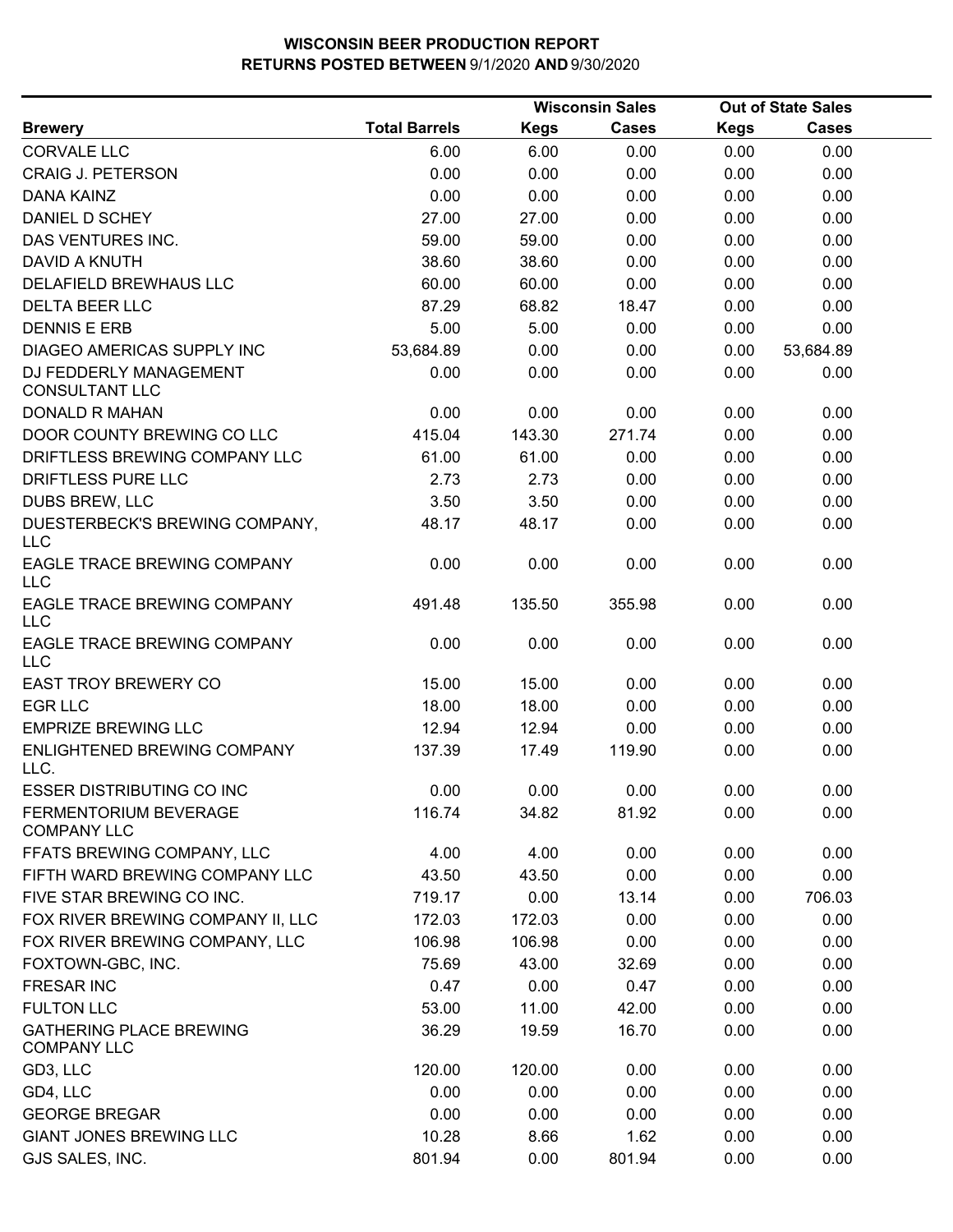|                                                 |                      |        | <b>Wisconsin Sales</b> |             | <b>Out of State Sales</b> |  |
|-------------------------------------------------|----------------------|--------|------------------------|-------------|---------------------------|--|
| <b>Brewery</b>                                  | <b>Total Barrels</b> | Kegs   | <b>Cases</b>           | <b>Kegs</b> | Cases                     |  |
| <b>GOOD CITY BREWING LLC</b>                    | 152.36               | 43.83  | 108.53                 | 0.00        | 0.00                      |  |
| <b>GOOD CITY BREWING LLC</b>                    | 1.50                 | 1.50   | 0.00                   | 0.00        | 0.00                      |  |
| <b>GRANT PAULY</b>                              | 945.11               | 159.41 | 750.98                 | 7.50        | 27.22                     |  |
| <b>GRAY BREWING CO.</b>                         | 44.89                | 25.00  | 16.41                  | 0.00        | 3.48                      |  |
| <b>GREEN BAY BREWING COMPANY</b>                | 431.05               | 187.36 | 243.69                 | 0.00        | 0.00                      |  |
| <b>GREENVIEW BREWING LLC</b>                    | 22.17                | 6.90   | 15.27                  | 0.00        | 0.00                      |  |
| <b>GREGORY YORK</b>                             | 21.24                | 21.24  | 0.00                   | 0.00        | 0.00                      |  |
| <b>GUY R LILJA</b>                              | 0.00                 | 0.00   | 0.00                   | 0.00        | 0.00                      |  |
| HACIENDA BREWING CO., LLC                       | 0.00                 | 0.00   | 0.00                   | 0.00        | 0.00                      |  |
| HEART OF THE NORTH BREWING CO                   | 2.00                 | 2.00   | 0.00                   | 0.00        | 0.00                      |  |
| HILLSBORO BREWING COMPANY LLC                   | 124.76               | 48.99  | 75.77                  | 0.00        | 0.00                      |  |
| HOP & BARREL BREWING COMPANY,<br><b>LLC</b>     | 105.75               | 22.16  | 34.15                  | 23.67       | 25.77                     |  |
| HOP HAUS BREWING COMPANY LLC                    | 67.00                | 67.00  | 0.00                   | 0.00        | 0.00                      |  |
| HOP HAUS BREWING COMPANY LLC                    | 11.00                | 11.00  | 0.00                   | 0.00        | 0.00                      |  |
| HORNELL BREWING CO INC                          | 34,504.52            | 0.00   | 0.05                   | 0.00        | 34,504.47                 |  |
| INDEED BREWING COMPANY WI, LLC                  | 31.00                | 31.00  | 0.00                   | 0.00        | 0.00                      |  |
| <b>INVENTORS BREWPUB LLC</b>                    | 4.13                 | 4.13   | 0.00                   | 0.00        | 0.00                      |  |
| <b>ISAAC SHOWAKI</b>                            | 500.30               | 32.77  | 467.53                 | 0.00        | 0.00                      |  |
| JACQUELYN FORBES KEARNS                         | 29.50                | 29.50  | 0.00                   | 0.00        | 0.00                      |  |
| <b>JAMES METZ</b>                               | 18.89                | 18.89  | 0.00                   | 0.00        | 0.00                      |  |
| <b>JEAN M LANE</b>                              | 13.54                | 13.54  | 0.00                   | 0.00        | 0.00                      |  |
| <b>JEREMY BEACH</b>                             | 0.00                 | 0.00   | 0.00                   | 0.00        | 0.00                      |  |
| <b>JONATHAN CHRISTIANSEN</b>                    | 10.17                | 8.50   | 1.67                   | 0.00        | 0.00                      |  |
| JRKM MANAGEMENT COMPANY                         | 21.25                | 21.25  | 0.00                   | 0.00        | 0.00                      |  |
| JRKM MANAGEMENT COMPANY                         | 0.00                 | 0.00   | 0.00                   | 0.00        | 0.00                      |  |
| KARBEN4 BREWING LLC                             | 1,190.53             | 95.00  | 1,062.28               | 0.00        | 33.25                     |  |
| KATCHEVER & CO LLC                              | 238.62               | 72.25  | 166.37                 | 0.00        | 0.00                      |  |
| KELLERMEISTER BEVERAGES, LLC                    | 145.15               | 98.57  | 46.58                  | 0.00        | 0.00                      |  |
| KRIER FOODS, INC.                               | 0.00                 | 0.00   | 0.00                   | 0.00        | 0.00                      |  |
| LAKEFRONT BREWERY, INC.                         | 402.39               | 0.00   | 402.39                 | 0.00        | 0.00                      |  |
| LAKEFRONT BREWERY, INC.                         | 3,150.49             | 784.10 | 1,778.07               | 18.01       | 570.31                    |  |
| LAKEWALK BREWERY AND CAFE<br><b>COMPANY</b>     | 28.00                | 28.00  | 0.00                   | 0.00        | 0.00                      |  |
| LAZY MONK BREWING LLC                           | 40.72                | 18.72  | 22.00                  | 0.00        | 0.00                      |  |
| <b>LEE BURGESS</b>                              | 0.00                 | 0.00   | 0.00                   | 0.00        | 0.00                      |  |
| LEFFEL ROOTS, LLC                               | 0.00                 | 0.00   | 0.00                   | 0.00        | 0.00                      |  |
| <b>LEVI FUNK</b>                                | 48.71                | 13.87  | 34.84                  | 0.00        | 0.00                      |  |
| LHM BREW PUB, LLC                               | 6.68                 | 6.68   | 0.00                   | 0.00        | 0.00                      |  |
| LOOKING FOR GROUP BREWING<br><b>MADISON LLC</b> | 0.00                 | 0.00   | 0.00                   | 0.00        | 0.00                      |  |
| LOST ISLAND WINE LLC                            | 2.90                 | 2.90   | 0.00                   | 0.00        | 0.00                      |  |
| LOW DAILY LLC                                   | 0.00                 | 0.00   | 0.00                   | 0.00        | 0.00                      |  |
| LUCETTE BREWING COMPANY LLC                     | 0.00                 | 0.00   | 0.00                   | 0.00        | 0.00                      |  |
| LUCKYS 1313 BREW PUB INVESTOR<br><b>LLC</b>     | 9.80                 | 9.80   | 0.00                   | 0.00        | 0.00                      |  |
| LUCKYS 1313 BREW PUB INVESTOR                   | 0.00                 | 0.00   | 0.00                   | 0.00        | 0.00                      |  |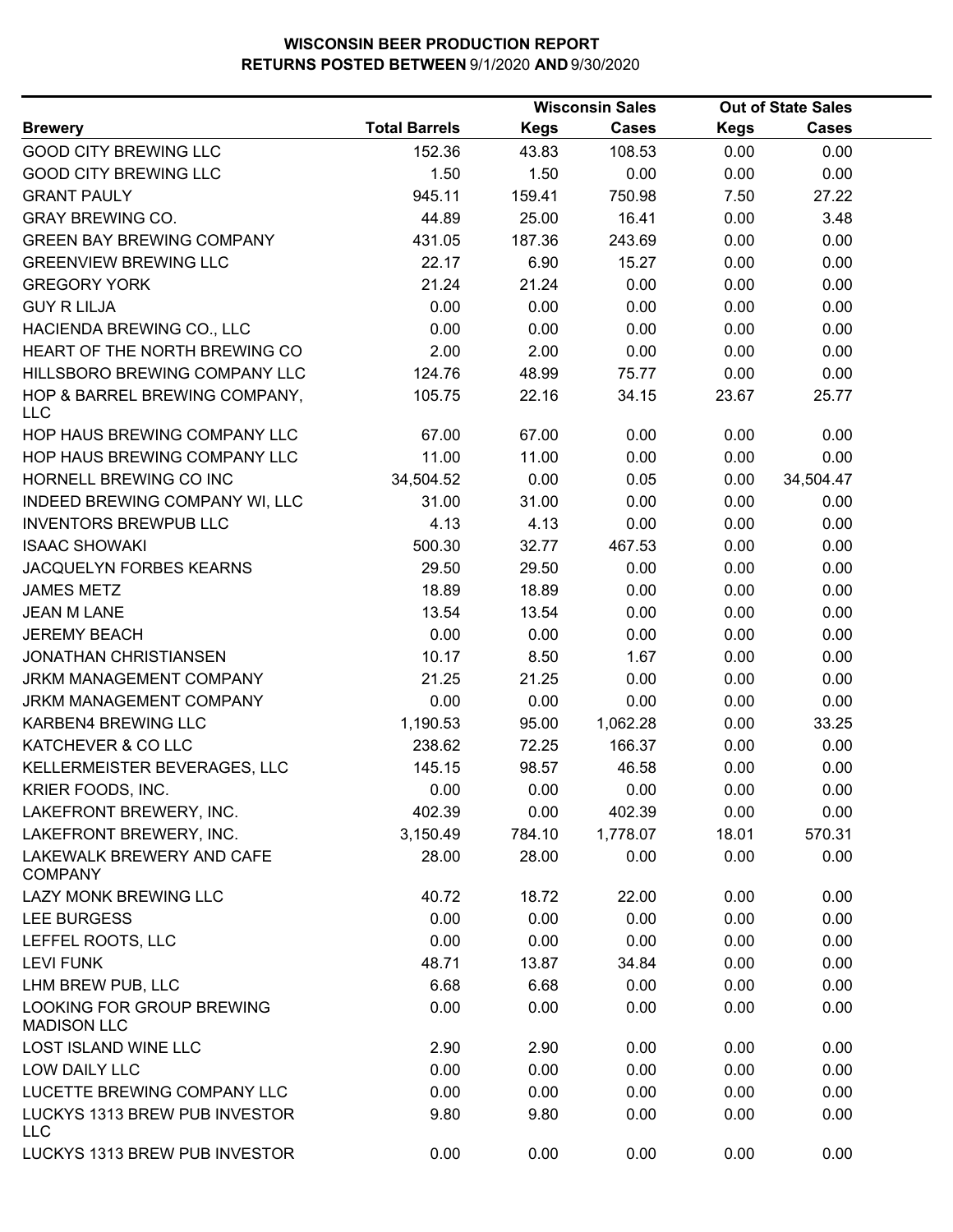|                                                 |                      |             | <b>Wisconsin Sales</b> |             | <b>Out of State Sales</b> |  |
|-------------------------------------------------|----------------------|-------------|------------------------|-------------|---------------------------|--|
| <b>Brewery</b>                                  | <b>Total Barrels</b> | <b>Kegs</b> | <b>Cases</b>           | <b>Kegs</b> | <b>Cases</b>              |  |
| <b>LLC</b>                                      |                      |             |                        |             |                           |  |
| LUCKYS 1313 BREW PUB INVESTOR<br><b>LLC</b>     | 0.00                 | 0.00        | 0.00                   | 0.00        | 0.00                      |  |
| <b>MAG ENTERTAINMENT LLC</b>                    | 0.00                 | 0.00        | 0.00                   | 0.00        | 0.00                      |  |
| MARK ANTHONY BREWING INC                        | 157,180.39           | 0.00        | 26,327.22              | 0.00        | 130,853.17                |  |
| <b>MATTHEW J GEARY</b>                          | 19.14                | 9.04        | 10.10                  | 0.00        | 0.00                      |  |
| <b>MATTHEW J GERDTS</b>                         | 9.75                 | 9.75        | 0.00                   | 0.00        | 0.00                      |  |
| MATTHEW R SCHMIDT                               | 28.00                | 28.00       | 0.00                   | 0.00        | 0.00                      |  |
| MCFLESHMAN'S BREWING CO., LLC.                  | 33.33                | 19.33       | 14.00                  | 0.00        | 0.00                      |  |
| <b>MCZ'S BREWING, LLC</b>                       | 0.00                 | 0.00        | 0.00                   | 0.00        | 0.00                      |  |
| MELMS BREWING COMPANY INC                       | 0.00                 | 0.00        | 0.00                   | 0.00        | 0.00                      |  |
| MICHAEL CHRISTENSON                             | 10.00                | 10.00       | 0.00                   | 0.00        | 0.00                      |  |
| <b>MICHAEL K BRENNER</b>                        | 2.40                 | 0.00        | 2.40                   | 0.00        | 0.00                      |  |
| MICHAEL W ZUPKE                                 | 1.50                 | 1.50        | 0.00                   | 0.00        | 0.00                      |  |
| MINOCQUA BREWING CO INC                         | 37.00                | 37.00       | 0.00                   | 0.00        | 0.00                      |  |
| <b>MISSION BREWERY INC</b>                      | 0.00                 | 0.00        | 0.00                   | 0.00        | 0.00                      |  |
| MOBCRAFT BEER INC                               | 0.00                 | 0.00        | 0.00                   | 0.00        | 0.00                      |  |
| MODICUM BREWING LLC                             | 12.93                | 9.50        | 3.43                   | 0.00        | 0.00                      |  |
| MOLSON COORS BEVERAGE<br><b>COMPANY USA LLC</b> | $-0.09$              | 0.00        | $-0.09$                | 0.00        | 0.00                      |  |
| MOLSON COORS BEVERAGE<br><b>COMPANY USA LLC</b> | 0.00                 | 0.00        | 0.00                   | 0.00        | 0.00                      |  |
| <b>MOLSON COORS USA LLC</b>                     | 0.00                 | 0.00        | 0.00                   | 0.00        | 0.00                      |  |
| MONTELLO BREWING COMPANY LLC                    | 0.00                 | 0.00        | 0.00                   | 0.00        | 0.00                      |  |
| MOOSEJAW PIZZA & BREWING CO LLC                 | 78.30                | 31.56       | 46.74                  | 0.00        | 0.00                      |  |
| <b>MORRISWEYER LLC</b>                          | 0.00                 | 0.00        | 0.00                   | 0.00        | 0.00                      |  |
| MOUNTAIN CREST SRL LLC                          | 3,927.87             | 12.75       | 540.11                 | 0.00        | 3,375.01                  |  |
| NATHAN R WARNKE                                 | 9.30                 | 9.30        | 0.00                   | 0.00        | 0.00                      |  |
| <b>NATHANIEL FAKLER</b>                         | 3.70                 | 3.70        | 0.00                   | 0.00        | 0.00                      |  |
| <b>NEW BARONS BREWING</b><br><b>COOPERATIVE</b> | 8.16                 | 6.58        | 1.58                   | 0.00        | 0.00                      |  |
| NEW GLARUS BREWING COMPANY                      | 21,696.90            | 3,590.00    | 18,106.90              | 0.00        | 0.00                      |  |
| NEW GLARUS BREWING COMPANY                      | 1,033.06             | 90.50       | 942.56                 | 0.00        | 0.00                      |  |
| NEW MERIDIAN BEER, LLC                          | 38.60                | 38.60       | 0.00                   | 0.00        | 0.00                      |  |
| NEXT DOOR BREWING LLC                           | 90.34                | 24.00       | 66.34                  | 0.00        | 0.00                      |  |
| NEXT DOOR BREWING LLC                           | 6.77                 | 4.50        | 2.27                   | 0.00        | 0.00                      |  |
| NICHOLAS CALAWAY                                | 253.42               | 184.03      | 69.39                  | 0.00        | 0.00                      |  |
| <b>NOAH W MARACH</b>                            | 0.00                 | 0.00        | 0.00                   | 0.00        | 0.00                      |  |
| NOBLE ROOTS BREWING COMPANY,<br><b>LLC</b>      | 46.48                | 46.48       | 0.00                   | 0.00        | 0.00                      |  |
| NORTHWOODS BREWING CORP LLC                     | 13.00                | 13.00       | 0.00                   | 0.00        | 0.00                      |  |
| OFF-KILTER BREWING INC                          | 0.00                 | 0.00        | 0.00                   | 0.00        | 0.00                      |  |
| OLD ABE BREWING LLC                             | 0.00                 | 0.00        | 0.00                   | 0.00        | 0.00                      |  |
| OLD GERMANTOWN LLC                              | 0.00                 | 0.00        | 0.00                   | 0.00        | 0.00                      |  |
| <b>OLIPHANT BREWING LLC</b>                     | 125.75               | 87.67       | 0.00                   | 38.08       | 0.00                      |  |
| OMBIBULOUS BREWING COMPANY,<br>LLC              | 6.00                 | 5.00        | 1.00                   | 0.00        | 0.00                      |  |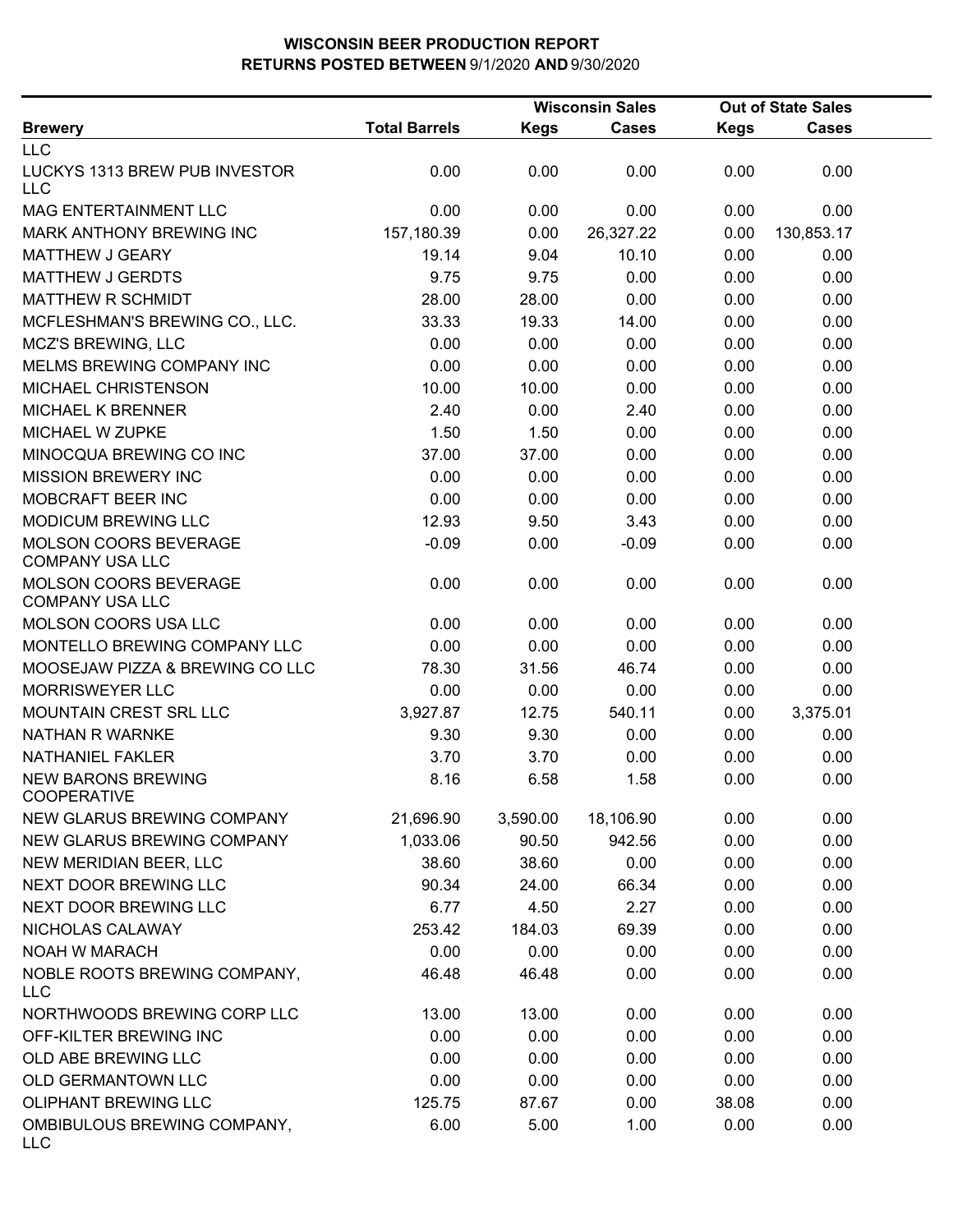|                                                 |                      | <b>Wisconsin Sales</b> |              |             | <b>Out of State Sales</b> |  |
|-------------------------------------------------|----------------------|------------------------|--------------|-------------|---------------------------|--|
| <b>Brewery</b>                                  | <b>Total Barrels</b> | <b>Kegs</b>            | <b>Cases</b> | <b>Kegs</b> | Cases                     |  |
| O'SO BREWING COMPANY                            | 302.02               | 54.17                  | 247.85       | 0.00        | 0.00                      |  |
| PABST BREWING COMPANY, LLC                      | 4,469.33             | 0.00                   | 0.00         | 0.00        | 4,469.33                  |  |
| PABST HOLDINGS LLC                              | 15.00                | 15.00                  | 0.00         | 0.00        | 0.00                      |  |
| PARCHED EAGLE BREWPUB LLC                       | 5.39                 | 5.39                   | 0.00         | 0.00        | 0.00                      |  |
| PETER H GENTRY                                  | 0.00                 | 0.00                   | 0.00         | 0.00        | 0.00                      |  |
| PETER H GENTRY                                  | 608.70               | 176.80                 | 431.90       | 0.00        | 0.00                      |  |
| PETER PETERSON                                  | 4.00                 | 4.00                   | 0.00         | 0.00        | 0.00                      |  |
| PHUSION PROJECTS LLC                            | 40,263.11            | 0.00                   | 917.87       | 0.00        | 39,345.24                 |  |
| PIGEON RIVER BREWING LLC                        | 46.00                | 13.50                  | 32.50        | 0.00        | 0.00                      |  |
| PITCHFORK BREWING LLC                           | 36.25                | 36.25                  | 0.00         | 0.00        | 0.00                      |  |
| PORT HURON BREWING COMPANY,<br><b>LLC</b>       | 0.00                 | 0.00                   | 0.00         | 0.00        | 0.00                      |  |
| POTOSI BREWING COMPANY                          | 2,114.40             | 200.60                 | 996.40       | 382.00      | 535.40                    |  |
| POTOSI BREWING COMPANY                          | 9.00                 | 9.00                   | 0.00         | 0.00        | 0.00                      |  |
| RACINE BREWING COMPANY                          | 14.50                | 14.50                  | 0.00         | 0.00        | 0.00                      |  |
| RADIX FERMENTATION LLC                          | 0.00                 | 0.00                   | 0.00         | 0.00        | 0.00                      |  |
| RAIL HOUSE PROPERTIES LLC                       | 43.55                | 43.55                  | 0.00         | 0.00        | 0.00                      |  |
| RAISED GRAIN BREWING COMPANY<br><b>LLC</b>      | 630.85               | 214.33                 | 416.52       | 0.00        | 0.00                      |  |
| RANDYS FUNHUNTERS BREWERY INC                   | 12.00                | 12.00                  | 0.00         | 0.00        | 0.00                      |  |
| REBELLION BREWING HOLDING<br><b>COMPANY INC</b> | 53.73                | 53.73                  | 0.00         | 0.00        | 0.00                      |  |
| RED EYE BREWING COMPANY LLC                     | 25.05                | 25.05                  | 0.00         | 0.00        | 0.00                      |  |
| REGAL BRAU BREWING COMPANY LLC                  | 532.34               | 0.00                   | 181.98       | 0.00        | 350.36                    |  |
| RHINELANDER BREWING CO LLC                      | 5,201.28             | 9.75                   | 139.97       | 0.00        | 5,051.56                  |  |
| RHINELANDER BREWING CO LLC                      | 82.04                | 21.85                  | 60.19        | 0.00        | 0.00                      |  |
| <b>RICHARD R TUESCHER</b>                       | 4.00                 | 4.00                   | 0.00         | 0.00        | 0.00                      |  |
| <b>RIGHT BAUER LLC</b>                          | 7.50                 | 7.50                   | 0.00         | 0.00        | 0.00                      |  |
| RIO LOBO LLC                                    | 4.00                 | 4.00                   | 0.00         | 0.00        | 0.00                      |  |
| ROBERT A LARSON                                 | 163.94               | 64.00                  | 94.71        | 0.00        | 5.23                      |  |
| <b>ROCK'N BEER LLC</b>                          | 68.00                | 68.00                  | 0.00         | 0.00        | 0.00                      |  |
| ROCKY REEF BREWING COMPANY                      | 48.70                | 48.70                  | 0.00         | 0.00        | 0.00                      |  |
| ROGER HILLESTAD                                 | 5.53                 | 5.53                   | 0.00         | 0.00        | 0.00                      |  |
| <b>ROGER MILLER</b>                             | 17.64                | 17.64                  | 0.00         | 0.00        | 0.00                      |  |
| <b>ROSS M NELSON</b>                            | 0.00                 | 0.00                   | 0.00         | 0.00        | 0.00                      |  |
| ROUND MAN BREWING CO., LLC                      | 27.83                | 27.83                  | 0.00         | 0.00        | 0.00                      |  |
| ROWLAND'S CALUMET BREWING CO.,<br>INC.          | 8.00                 | 8.00                   | 0.00         | 0.00        | 0.00                      |  |
| ROWLAND'S CALUMET BREWING CO.,<br>INC.          | 0.00                 | 0.00                   | 0.00         | 0.00        | 0.00                      |  |
| RUSH RIVER BREWING LLC                          | 101.89               | 39.41                  | 39.15        | 16.00       | 7.33                      |  |
| RYAN D STOLT                                    | 17.35                | 15.83                  | 1.52         | 0.00        | 0.00                      |  |
| <b>RYANS ON YORK LLC</b>                        | 0.00                 | 0.00                   | 0.00         | 0.00        | 0.00                      |  |
| SAHALE ALE WORKS, LLC                           | 21.20                | 21.20                  | 0.00         | 0.00        | 0.00                      |  |
| SAWMILL BREWING CO INC                          | 38.90                | 38.90                  | 0.00         | 0.00        | 0.00                      |  |
| SAWMILL LOGGER ENTERPRISES LLC                  | 0.00                 | 0.00                   | 0.00         | 0.00        | 0.00                      |  |
| SHB HOLDINGS LLC                                | 4.40                 | 4.40                   | 0.00         | 0.00        | 0.00                      |  |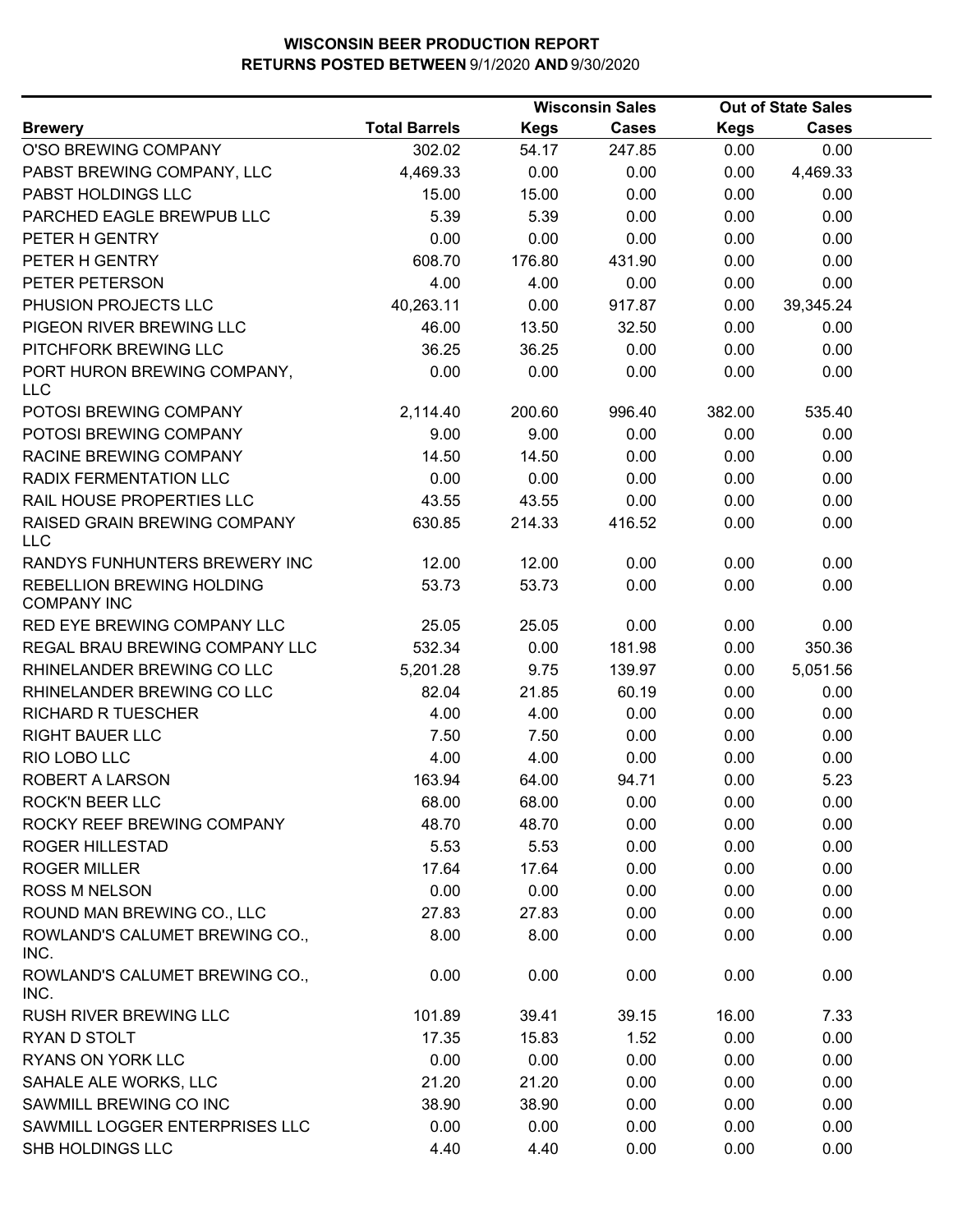|                                                        |                      | <b>Wisconsin Sales</b> |              |             | <b>Out of State Sales</b> |  |
|--------------------------------------------------------|----------------------|------------------------|--------------|-------------|---------------------------|--|
| <b>Brewery</b>                                         | <b>Total Barrels</b> | <b>Kegs</b>            | <b>Cases</b> | <b>Kegs</b> | <b>Cases</b>              |  |
| SLEEMAN BREWING COMPANY USA<br><b>INC</b>              | 1,744.73             | $-1,658.00$            | 1,744.73     | 1,658.00    | 0.00                      |  |
| SONNY'S PIZZERIA, LLC                                  | 10.00                | 10.00                  | 0.00         | 0.00        | 0.00                      |  |
| SOUTH SHORE BREWERY, INC.                              | 150.30               | 60.74                  | 74.47        | 2.17        | 12.92                     |  |
| SOUTH SHORE BREWERY, INC.                              | 23.42                | 23.42                  | 0.00         | 0.00        | 0.00                      |  |
| <b>SPB LLC</b>                                         | 2,683.98             | 274.75                 | 1,403.35     | 80.50       | 925.38                    |  |
| SPRECHER BREWING COMPANY, LLC                          | 1,305.34             | 382.86                 | 922.48       | 0.00        | 0.00                      |  |
| STARBOARD BREWING COMPANY LLC                          | 10.00                | 10.00                  | 0.00         | 0.00        | 0.00                      |  |
| STEPHEN B ZINK                                         | 3.00                 | 3.00                   | 0.00         | 0.00        | 0.00                      |  |
| STILLMANK BREWING COMPANY                              | 124.60               | 42.50                  | 82.10        | 0.00        | 0.00                      |  |
| STONE ARCH BREWPUB INC.                                | 133.65               | 133.65                 | 0.00         | 0.00        | 0.00                      |  |
| STUBBORN BROTHERS BREWERY LLC                          | 16.10                | 16.10                  | 0.00         | 0.00        | 0.00                      |  |
| SUPERMOON BEER COMPANY LLC                             | 3.52                 | 0.50                   | 3.02         | 0.00        | 0.00                      |  |
| SWITCHGEAR BREWING COMPANY<br><b>LLC</b>               | 20.20                | 20.20                  | 0.00         | 0.00        | 0.00                      |  |
| THE EAU CLAIRE BREWING PROJECT<br><b>LLC</b>           | 852.66               | 40.59                  | 812.07       | 0.00        | 0.00                      |  |
| THE EXPLORIUM BREWPUB LLC                              | 97.25                | 97.25                  | 0.00         | 0.00        | 0.00                      |  |
| THE EXPLORIUM BREWPUB LLC                              | 0.00                 | 0.00                   | 0.00         | 0.00        | 0.00                      |  |
| THE GD 2, LLC                                          | 0.00                 | 0.00                   | 0.00         | 0.00        | 0.00                      |  |
| THE GREAT DANE PUB AND BREWING<br>COMPANY, INC.        | 27.48                | 27.48                  | 0.00         | 0.00        | 0.00                      |  |
| THE LONE GIRL BREWING COMPANY -<br><b>WAUNAKEE LLC</b> | 80.50                | 80.50                  | 0.00         | 0.00        | 0.00                      |  |
| THE MCKENZIE RIVER CORPORATION                         | 0.00                 | 0.00                   | 0.00         | 0.00        | 0.00                      |  |
| THIRD SPACE BREWING LLC                                | 1,005.04             | 202.83                 | 802.21       | 0.00        | 0.00                      |  |
| THUMB KNUCKLE BREWING COMPANY                          | 0.00                 | 0.00                   | 0.00         | 0.00        | 0.00                      |  |
| <b>TIMOTHY DUERST</b>                                  | 36.40                | 36.40                  | 0.00         | 0.00        | 0.00                      |  |
| <b>TIMOTHY M NELSON</b>                                | 442.80               | 442.80                 | 0.00         | 0.00        | 0.00                      |  |
| <b>TOPPLING GOLIATH INC</b>                            | 0.00                 | 0.00                   | 0.00         | 0.00        | 0.00                      |  |
| TRAP ROCK BREWING COMPANY INC                          | 30.00                | 30.00                  | 0.00         | 0.00        | 0.00                      |  |
| TRIBUTE BREWING COMPANY LLC                            | 81.03                | 33.73                  | 47.30        | 0.00        | 0.00                      |  |
| TURTLE STACK BREWERY, LLC                              | 11.17                | 11.17                  | 0.00         | 0.00        | 0.00                      |  |
| TWELVE5 BEVERAGE CO., LLC                              | 9,837.00             | 9,837.00               | 0.00         | 0.00        | 0.00                      |  |
| UNITED BRANDS COMPANY INC                              | 65.25                | 0.00                   | 65.25        | 0.00        | 0.00                      |  |
| UNITED BRANDS LLC                                      | 0.00                 | 0.00                   | 0.00         | 0.00        | 0.00                      |  |
| UNIVERSAL SALES INC                                    | 943.98               | 14.50                  | 14.50        | 0.50        | 914.48                    |  |
| URBAN HARVEST BREWING COMPANY<br><b>LLC</b>            | 2.50                 | 2.50                   | 0.00         | 0.00        | 0.00                      |  |
| V3 BREWING COMPANY INC                                 | 0.00                 | 0.00                   | 0.00         | 0.00        | 0.00                      |  |
| VENNTURE BREW COMPANY LLC                              | 28.00                | 11.00                  | 17.00        | 0.00        | 0.00                      |  |
| <b>VIKING BREW PUB LLC</b>                             | 22.00                | 22.00                  | 0.00         | 0.00        | 0.00                      |  |
| <b>VIKING BREWING</b>                                  | 12.41                | 7.06                   | 5.35         | 0.00        | 0.00                      |  |
| VINTAGE II, INC.                                       | 137.80               | 137.80                 | 0.00         | 0.00        | 0.00                      |  |
| VINTAGE II, INC.                                       | 0.00                 | 0.00                   | 0.00         | 0.00        | 0.00                      |  |
| VINTAGE II, INC.                                       | 90.30                | 90.30                  | 0.00         | 0.00        | 0.00                      |  |
| <b>VINTAGE LLC</b>                                     | 0.00                 | 0.00                   | 0.00         | 0.00        | 0.00                      |  |